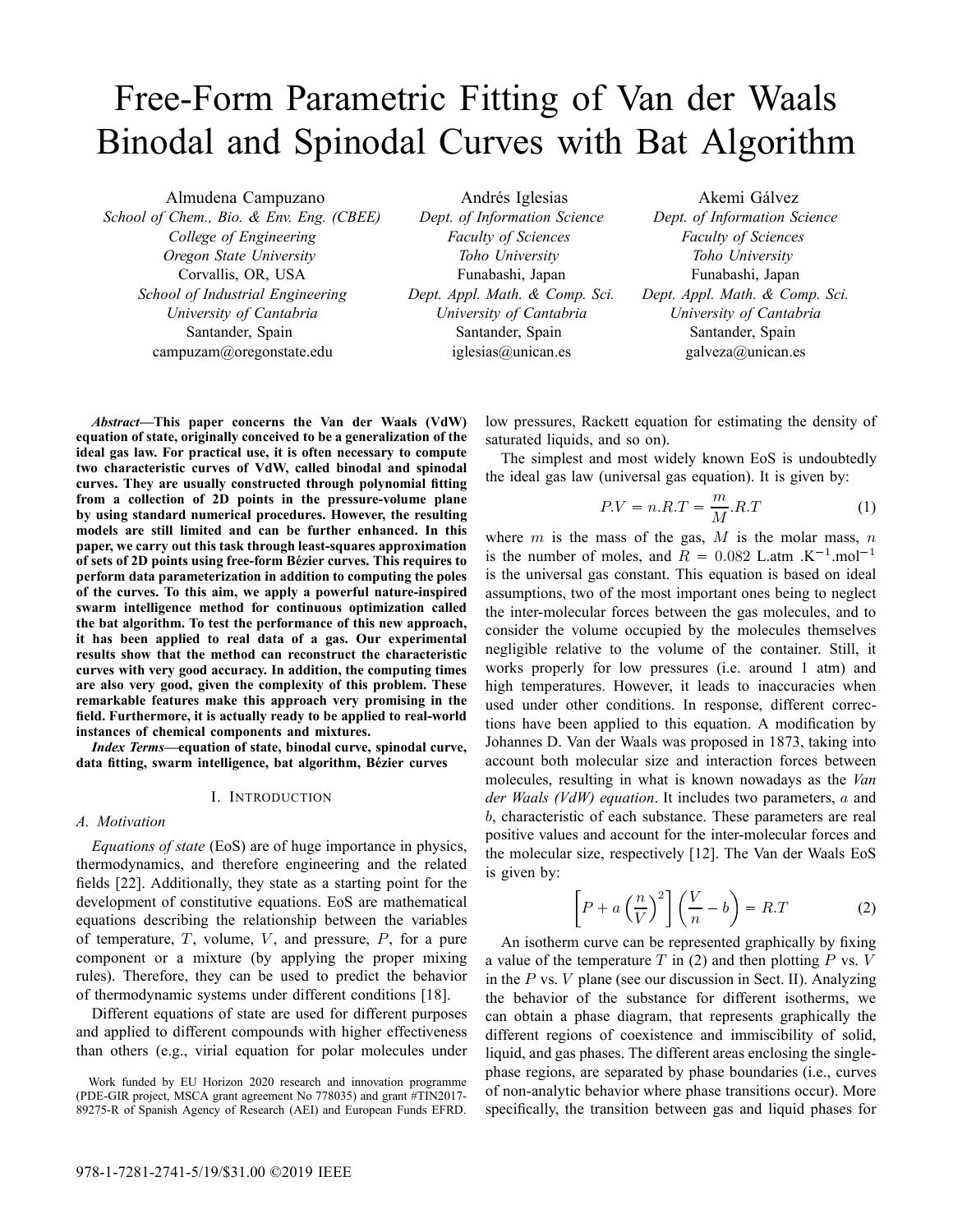the VdW EoS can be further explained through the construction of two characteristic curves: the *binodal curve* and the *spinodal curve*. The former describes the conditions for two distinct phases to coexist, while the latter encloses a region of system's instability. Between both characteristic curves, a meta-stable region is defined.

Since the binodal and the spinodal curves cannot be calculated analytically, they are computed numerically by fitting a set of 2D points obtained for different isotherms. In particular, the sequence of points for the binodal curve is given by the leftmost roots, the critical point (the end point of the phase equilibrium curve, where liquid and gas phases are indistinguishable), and the rightmost roots of the isotherms. In turn, the spinodal curve is the curve connecting the sequence of points given by the local minima, the critical point, and the local maxima of the isotherms. Both sequences of points are determined by numerical procedures; then, polynomial data fitting is applied to obtain the characteristic curves (see [4], [6], [16] for details). This data fitting approach has several advantages, as polynomial functions are easy to plot and understand, and can be computed efficiently. However, it also has some drawbacks: for instance, it requires to provide an initial estimation of the degree of the approximating polynomial. This choice of the degree is critical for the good performance of the method. While high degree polynomials provide good numerical fitting, they tend to oscillate drastically and can lead to over-fitting. On the other hand, low degree polynomials are easier to work with, but present little flexibility and might lead to poor fitting. Hence, an adequate trade-off between both aspects is required. Unfortunately, it is a problem-dependent issue and generally difficult to determine. Finally, polynomials in canonical form can be difficult to apply to dynamic data fitting, as their coefficients lack a geometric meaning.

#### *B. Aims and Structure of this Paper*

The limitations previously discussed can be solved by considering free-form parametric curves [8]. Among these curves, Bézier and B-splines are the most popular in computer-aided design and manufacturing (CAD/CAM) and other industrial settings [3], [16]. They are very flexible and can represent properly a large variety of continuous and smooth shapes [6]. In addition, their coefficients have a clear geometric meaning. Because of their simplicity, in this paper we focus on the particular case of Bézier curves. They are applied to perform least-squares approximation for the collection of 2D points associated with the binodal and spinodal curves. Since these curves are parametric, this task requires a proper data parameterization in addition to computing the poles of the curves. Unfortunately, this leads to a continuous nonlinear optimization problem that cannot be solved by standard mathematical optimization techniques. Thus, we use a metaheuristic algorithm for global optimization, called the bat algorithm. It is based on the echolocation behaviour of microbats. Our approach is then applied to real data of a gas. Our experimental results are very promising, as the method can reconstruct



Fig. 1. Skecth of the isotherms for the VdW EoS and temperatures above (green), equal to (red), and below (blue) the critical temperature  $T_c$ .

the characteristic curves with high accuracy. In addition, the method is numerically stable and very fast.

This paper is organized as follows: Section II describes briefly the fundamentals of the problem to be solved, which is formulated as a continuous nonlinear optimization problem. Section III describes the bat algorithm, the evolutionary computation approach used in this work. The methodology proposed in this paper is described in detail in Section IV. Section V reports our experimental results. The paper closes with the main conclusions and some insight for future work in the field.

#### II. PROBLEM TO BE SOLVED

# *A. Background*

In this paper, we consider the Van der Waals equation of state given by (2). From this equation, we can obtain an expression relating  $P$  and  $V$  for any value of  $T$ . Therefore, given a set of fixed temperatures,  $T_1, T_2, \ldots, T_M$ , we can obtain a set of curves in the P–V plane, called *isotherms*. Each temperature value has its associated isotherm. Fig. 1 shows an sketch of the shape of the different isotherms for any chemical component or mixture.

Without loss of generality, we can assume  $n = 1$  in Eq. (2) for simplicity. Multiplying it by  $V^2/P$  and rearranging terms, we get a cubic polynomial in  $V$ :

$$
V^3 - \left(b + \frac{RT}{P}\right)V^2 + \frac{a}{P}V - \frac{ab}{P} = 0\tag{3}
$$

which has either one or three real roots. The first case occurs for temperatures  $T$  higher than the critical temperature,  $T_c$ , a value that is characteristic of each substance. A typical isotherm curve for this case is shown in green in Fig. 1. The second case, three real roots, happens for temperatures lower than  $T_c$ , when the isotherms oscillate up and down, as for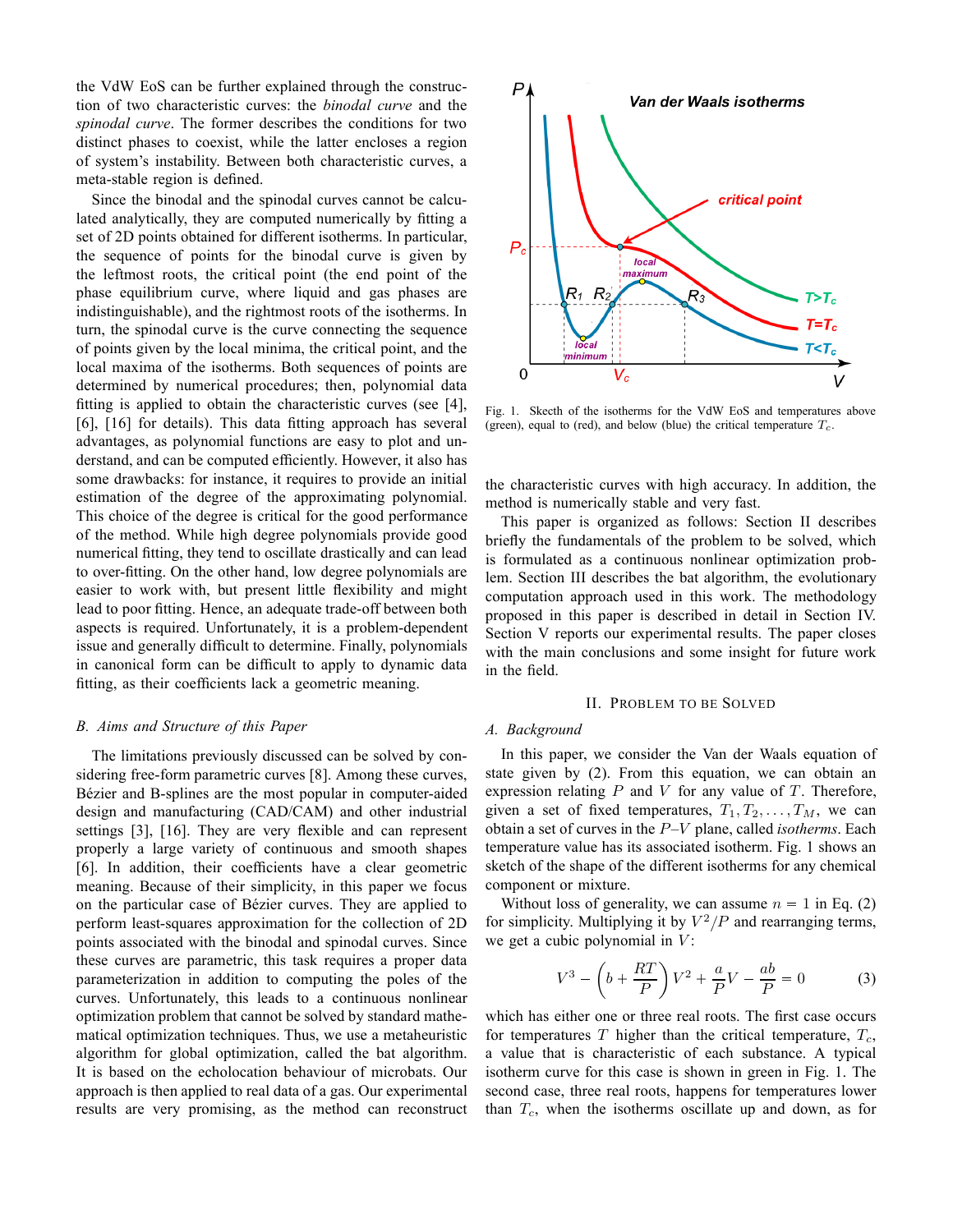that in blue in Fig. 1. The isotherm corresponding to  $T = T_c$ (in red in Fig. 1), constitutes the boundary between these two cases. For this isotherm, the three real roots turn into a triple root, and merge into a single point, called the *critical point*. From now on, we will focus on the case  $T < T_c$ , where the isotherms have three real roots, labelled in increasing order as  $R_1$ ,  $R_2$  and  $R_3$ . For a liquid-gas system, the end roots,  $R_1$  and  $R_3$ , correspond to the liquid and the vapor phases, respectively. The second root,  $R_2$ , has not physical meaning; it is associated with an unstable molar volume and does not represent any real behavior.

Suppose now that we start with a temperature  $T < T_c$  and we increase it until we reach the critical value  $T_c$ . It can be observed that the molar volume of the saturated liquid, gets larger whereas the molar volume of the saturated vapor, gets smaller. Note that the saturated states correspond to the limit between the single-vapor or liquid phase, respectively, and two-phase liquid/vapor behavior. This means that increasing the temperature makes the end roots  $R_1$  and  $R_3$  move towards each other, until they merge into the critical point for  $T = T_c$ , in which the three roots become identical. This implies that at the critical point, the liquid and vapor molar volumes are equivalent, and therefore, liquid and vapor are indistinguishable. It can be proved that the critical values for the VdW EoS of a gas depend only on the parameters  $a$  and  $b$  as follows:

$$
V_c = 3b,
$$
  $P_c = \frac{a}{27b^2},$   $T_c = \frac{8a}{27bR}$  (4)

It is convenient to work with dimensionless variables by considering the reduced temperature, pressure and volume:

$$
(T_r, P_r, V_r) = \left(\frac{T}{T_c}, \frac{P}{P_c}, \frac{V}{V_c}\right)
$$
 (5)

so, Eq. (3) becomes:

$$
V_r^3 - \frac{1}{3} \left( 1 + \frac{8T_r}{P_r} \right) V_r^2 + \frac{3}{P_r} V_r - \frac{1}{P_r} = 0 \tag{6}
$$

The isotherms for  $T < T_c$  in Fig. 1 show something surprising, as decreasing the volume from the right part makes the pressure rise, fall, and then rise again. This suggests that, for some molar volumes, compressing the fluid can cause its pressure to decrease. This means that the phase is unstable to density fluctuations. Thus, the stable states of such isotherms are divided in two parts: the first one, on the left, is characterized by relatively small molar volumes; it corresponds to the liquid states. The second part, on the right, is given by relatively large molar volumes; it corresponds to the gas states. Between these two parts, there is a set of unstable states.

This striking behavior violates the conditions of stability for thermodynamic equilibrium. A solution to fix this situation was proposed by famous scientist James Clerk-Maxwell in [15], and is now known as *Maxwell's equal area rule*. Basically, it states that the problem would be fixed if the oscillating part of the isotherm between the diluted liquid and the diluted gas was replaced by a horizontal line, called the *tie line*, that connects the dew point and the bubble point. According to Maxwell's rule, the height of the tie line, should be taken such that it divides the isotherm into two equal regions.

## *B. Data Points for the Binodal and Spinodal Curves*

In order to obtain the list of data points defining the binodal curve, the following procedure is applied: first, we consider a set of increasing temperatures  $T_1 < T_2 < \dots T_M < T_c$ . For each temperature  $T_j$ ,  $(j = 1, ..., M)$  there exists a value of pressure, say  $P_j^*$ , that divides the isotherm into two equal areas, enclosed by the tie line (horizontal line) and the isotherm. Such value  $P_j^*$ , is computed by applying an iterative optimization procedure that calculates, compares and minimizes the difference between both areas. For this purpose, it starts from an initial guess  $\tilde{P}_j$  until convergence is reached. After this step, when the adequate pressure has been found, the corresponding roots of the isotherm, denoted as  $R_k^j$ , for  $(k = 1, 2, 3)$ , can be computed as the intersections of the isotherm curve for  $T_j$  and the tie line  $P = P_j^*$ . The collection of liquid and vapor roots for different isotherms, will define the binodal curve. Then, the list of data points for the binodal curve,  $\beta$ , is given by:

$$
\mathcal{B} = \left\{ \{ (R_1^j, P_j^*) \}_j, (1, 1), \{ (R_3^{M+1-j}, P_{M+1-j}^*) \} \right\}_{j=1,\ldots,M}
$$
\n(7)

Regarding the spinodal curve, it will be defined by the sequence of points consisting of the local minima of the isotherm curves,  $l_i$ , the critical point, and the local maxima,  $L_l$ . Note that in this paper vectors are denoted in bold.

These local optima are computed by solving  $dP/dV = 0$ , and checking the sign of the second derivative,  $d^2P/dV^2$  at the obtained solutions. If positive, the point is a minimum; otherwise, it is a maximum. Then, the list of data points for the spinodal curve,  $S$ , is given by:

$$
S = \{\{1_j\}_j, (1, 1), \{L_j\}_j\}_{j=1,...,M}
$$
 (8)

## *C. Data Fitting of the Characteristic Curves*

Once the data points for the binodal and spinodal curves are obtained, standard numerical routines for data fitting are applied to reconstruct such curves. Two different approaches can be applied to this problem: interpolation and approximation. Interpolation enforces the fitting function to pass through all the data points. This condition softens for approximation, where the function is only required to pass near the data points, according to a given metrics. Since data points for our problem are affected by noise, irregular sampling, and other disturbances, approximation is preferred, often in the form of least-squares optimization. In that case, we want to minimize the error functional  $\Xi$  given by the summed square of residuals, where the residual for the  $i$ -th data is defined as the difference between the observed data,  $\mu_i$ , and the fitted data,  $\hat{\mu}_i$ :

$$
\Xi = \sum_{i=1}^{X} (\mu_i - \hat{\mu}_i)^2
$$
\n(9)

where  $\chi$  represents the number of data, and the fitted data are obtained from a certain fitting model function  $\varphi$ . Note that the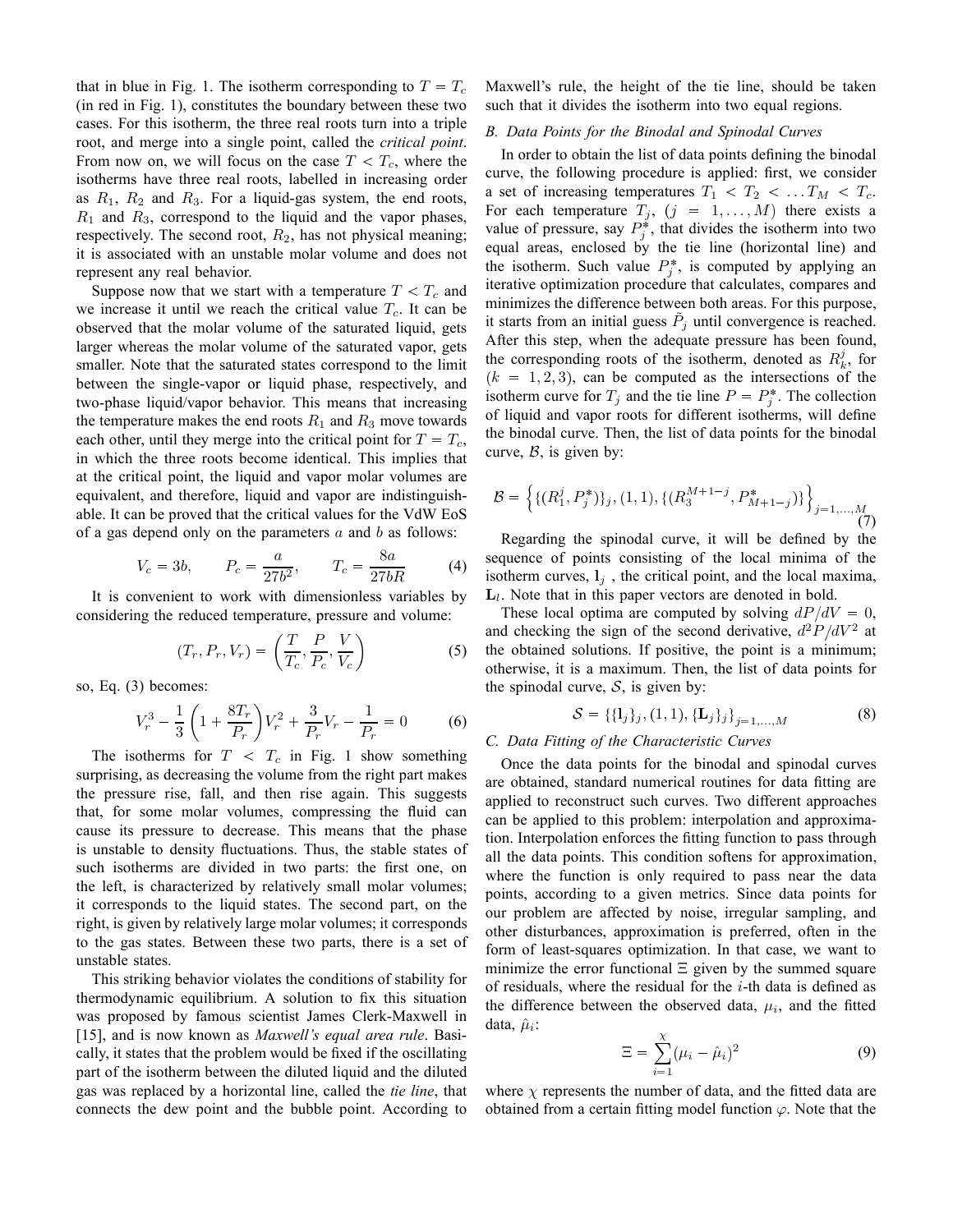minimization process is performed on the free variables of  $\varphi$ . For the problem in this paper,  $\varphi$  is generally assumed to be a polynomial of a certain degree. As discussed in Sect. I-A, this choice has several advantages but also serious shortcomings, which can be avoided through free-form parametric curves. In this paper we consider the case of Bézier curves, as described in next section.

## *D. Data Fitting with Bezier Curves ´*

 $\sim$ 

We assume that the reader is familiar with the main concepts of free-form parametric curves [6], [8]. A *free-form parametric Bézier curve*  $\Phi(\tau)$  *of degree*  $\eta$  is defined as:

$$
\Phi(\tau) = \sum_{j=0}^{\eta} \Delta_j \phi_j^{\eta}(\tau)
$$
 (10)

where ∆<sup>j</sup> are vector coefficients called *poles* (also *control points*),  $\phi_j^{\eta}(\tau)$  are the *Bernstein polynomials of index j and degree* η, given by:

$$
\phi_j^{\eta}(\tau) = \binom{\eta}{j} \ \tau^j \ (1-\tau)^{\eta-j}
$$

with  $\int_{0}^{\eta}$ j  $=\frac{\eta!}{\eta!}$  $\frac{\partial}{\partial j!(\eta-j)!}$  and  $\tau$  is the *curve parameter*, defined on a finite interval  $\begin{bmatrix} 0 \\ 1 \end{bmatrix}$ . By convention,  $0! = 1$ .

Suppose that we are provided with a list of 2D data points  ${\{\Theta_{\mu}\}}_{\mu=1,...,\chi}$  in  $\mathbb{R}^2$ , such as those obtained for the binodal

and spinodal curves, as described in Sect. II-B. Our goal is to compute the curve  $\Phi(\tau)$  approximating the data points better in the least-squares sense. To do so, we have to minimize the least-squares error, Υ, defined as:

$$
\Upsilon = \sum_{\mu=1}^{\chi} \left( \mathbf{\Theta}_{\mu} - \sum_{j=0}^{\eta} \mathbf{\Delta}_{j} \phi_{j}^{\eta}(\tau_{\mu}) \right)^{2} \tag{11}
$$

where we need a parameter value  $\tau_{\mu}$  to be associated with each data point  $\Theta_{\mu}$ ,  $\mu = 1, \dots, \chi$ . Considering the column vectors  $\Phi_j = (\phi_j^{\eta}(\tau_1), \dots, \phi_j^{\eta}(\tau_\chi))^T, j = 0, \dots, \eta$ , where  $(.)^T$  means transposition, and  $\bar{\Theta} = (\Theta_1, \dots, \Theta_{\chi})$ , Eq. (11) becomes the following system of equations (called the *normal equation*):

$$
\begin{pmatrix}\n\boldsymbol{\Phi}_0^T \cdot \boldsymbol{\Phi}_0 & \cdots & \boldsymbol{\Phi}_\eta^T \cdot \boldsymbol{\Phi}_0 \\
\vdots & \vdots & \vdots \\
\boldsymbol{\Phi}_0^T \cdot \boldsymbol{\Phi}_\eta & \cdots & \boldsymbol{\Phi}_\eta^T \cdot \boldsymbol{\Phi}_\eta\n\end{pmatrix}\n\begin{pmatrix}\n\boldsymbol{\Delta}_0 \\
\vdots \\
\boldsymbol{\Delta}_\eta\n\end{pmatrix} = \begin{pmatrix}\n\bar{\boldsymbol{\Theta}} \cdot \boldsymbol{\Phi}_0 \\
\vdots \\
\bar{\boldsymbol{\Theta}} \cdot \boldsymbol{\Phi}_\eta\n\end{pmatrix}
$$
(12)

which can be compacted as:

$$
M \mathcal{D} = \mathcal{R} \tag{13}
$$

with  $\mathcal{M} =$  $\lceil x \rceil$  $j=1$  $\phi_l^{\eta}(\tau_j)\phi_i^{\eta}(\tau_j)$  $\left[ \rho, \mathcal{D} = (\Delta_0, \ldots, \Delta_{\eta})^T \right]$ , and  $\lceil x \rceil$ 

$$
\mathcal{R} = \left[ \sum_{j=1}^{n} \Theta_j \phi_l^{\eta}(\tau_j) \right] \text{ for } i, l = 0, \dots, \eta.
$$
 If values are

assigned to the  $\tau_i$ , Eq. (13) is a classical linear least-squares minimization that can readily be solved by standard numerical techniques. But if  $\tau_i$  are unknowns, the problem becomes more difficult. Since the blending functions  $\phi_j^{\eta}(\tau)$  are nonlinear in  $\tau$ , it is a nonlinear continuous optimization problem. It is also a multimodal problem, since there might be arguably more than one data parameterization vector leading to the optimal solution [16].

As shown, solving the parameterization problem leads to a difficult multimodal, multivariate, continuous, nonlinear optimization problem. This problem cannot be solved by applying classical mathematical optimization techniques [4]. In this paper, we address this optimization problem by using the bat algorithm, a powerful evolutionary computation method that has already been applied successfully to data fitting optimization in some previous works [9]–[11]. The algorithm is described in detail in next section.

## III. THE BAT ALGORITHM

The *bat algorithm* is a bio-inspired swarm intelligence algorithm originally proposed by Xin-She Yang in 2010 to solve continuous optimization problems [23], [24]. The algorithm is based on the echolocation behavior of microbats, which use a type of sonar called *echolocation*, with varying pulse rates of emission and loudness, to detect prey, avoid obstacles, and locate their roosting crevices in the dark. The idealization of the echolocation of microbats is as follows:

- 1) Bats use echolocation to sense distance and distinguish between food, prey and background barriers.
- 2) Each virtual bat flies randomly with a velocity  $v_i$  at position (solution)  $x_i$  with a fixed frequency  $f_{min}$ , varying wavelength  $\lambda$  and loudness  $A_0$  to search for prey. As it searches and finds its prey, it changes wavelength (or frequency) of their emitted pulses and adjust the rate of pulse emission  $r$ , depending on the proximity of the target.
- 3) It is assumed that the loudness will vary from an (initially large and positive) value  $A_0$  to a minimum constant value  $A_{min}$ .

Some additional assumptions are advisable for further efficiency. For instance, we assume that the frequency  $f$  evolves on a bounded interval  $[f_{min}, f_{max}]$ . This means that the wavelength  $\lambda$  is also bounded, because f and  $\lambda$  are related to each other by the fact that the product  $\lambda$ . f is constant. For practical reasons, it is also convenient that the largest wavelength is chosen such that it is comparable to the size of the domain of interest (the search space for optimization problems). For simplicity, we can assume that  $f_{min} = 0$ , so  $f \in [0, f_{max}]$ . The rate of pulse can simply be in the range  $r \in [0, 1]$ , where 0 means no pulses at all, and 1 means the maximum rate of pulse emission.

With these idealized rules indicated above, the basic pseudocode of the bat algorithm is shown in Algorithm 1. Basically, the algorithm considers an initial population of  $P$  individuals (bats). Each bat, representing a potential solution of the optimization problem, has a location  $x_i$  and velocity  $v_i$ . The algorithm initializes these variables with random values within the search space. Then, the pulse frequency, pulse rate, and loudness are computed for each individual bat. Then, the swarm evolves in a discrete way over iterations, like time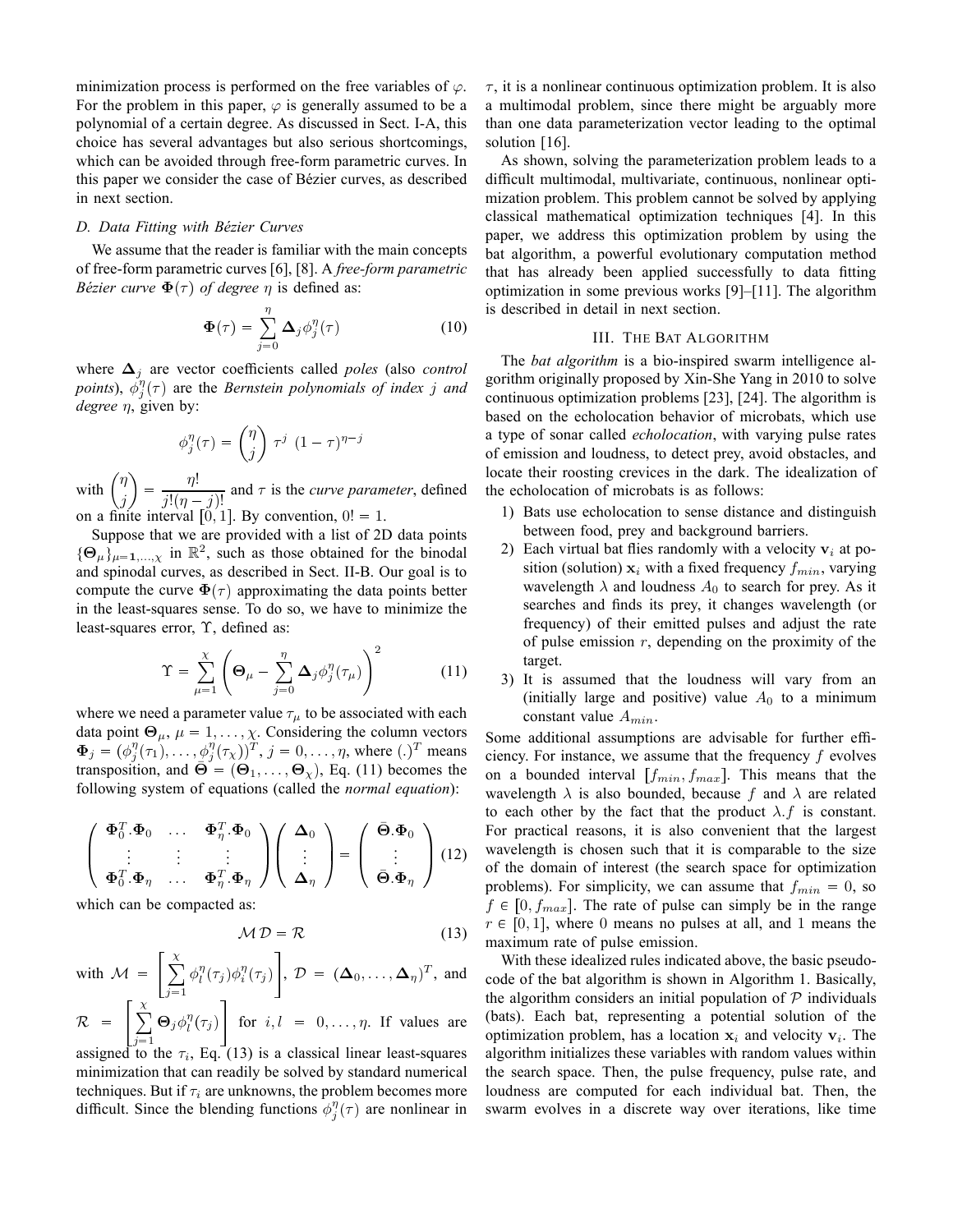**Require:** (Initial Parameters) Population size:  $P$ ; Loudness: A Maximum number of iterations:  $\mathcal{G}_{max}$ Pulse rate:  $r$ ; Maximum frequency:  $f_{max}$ Dimension of the problem: d Objective function:  $\phi(\mathbf{x})$ , with  $\mathbf{x} = (x_1, \dots, x_d)^T$ ; Random number:  $\theta \in U(0, 1)$ 1:  $q \leftarrow 0$ 2: Initialize the bat population  $x_i$  and  $v_i$ ,  $(i = 1, ..., n)$ 3: Define pulse frequency  $f_i$  at  $x_i$ 4: Initialize pulse rates  $r_i$  and loudness  $A_i$ 5: **while**  $g < G_{max}$  **do** 6: **for**  $i = 1$  **to**  $P$  **do** 7: Generate new solutions by using eqns. (14)-(16) 8: **if**  $\theta > r_i$  **then** 9:  $\mathbf{s}^{best} \leftarrow \mathbf{s}^g$ //select the best current solution 10:  $\mathbf{ls}^{best} \leftarrow \mathbf{ls}^g$ //generate a local solution around  $s^{best}$ 11: **end if** 12: Generate a new solution by local random walk 13: **if**  $\theta < A_i$  and  $\phi(\mathbf{x_i}) < \phi(\mathbf{x^*})$  then 14: Accept new solutions, increase  $r_i$  and decrease  $\mathcal{A}_i$ 15: **end if** 16: **end for** 17:  $q \leftarrow q + 1$ 18: **end while** 19: Rank the bats and find current best x 20: **return** x



instances until the maximum number of iterations,  $\mathcal{G}_{max}$ , is reached. For each generation  $g$  and each bat, new frequency, location and velocity are computed according to the following evolution equations:

$$
f_i^g = f_{min}^g + \beta (f_{max}^g - f_{min}^g) \tag{14}
$$

$$
\mathbf{v}_i^g = \mathbf{v}_i^{g-1} + \left[ \mathbf{x}_i^{g-1} - \mathbf{x}^* \right] f_i^g \tag{15}
$$

$$
\mathbf{x}_i^g = \mathbf{x}_i^{g-1} + \mathbf{v}_i^g \tag{16}
$$

where  $\beta \in [0, 1]$  follows the random uniform distribution, and  $x^*$  represents the current global best location (solution), which is obtained through evaluation of the objective function at all bats and ranking of their fitness values. The superscript  $(.)^g$ is used to denote the current generation  $q$ . The best current solution and a local solution around it are probabilistically selected according to some given criteria. Then, search is intensified by a local random walk. For this local search, once a solution is selected among the current best solutions, it is perturbed locally through a random walk of the form:  $\mathbf{x}_{new} = \mathbf{x}_{old} + \epsilon \mathcal{A}^g$ , where  $\epsilon$  is a uniform random number on  $[-1, 1]$  and  $A^g = A_i^g >$ , is the average loudness of all the bats at generation  $q$ . If the new solution achieved is better than the previous best one, it is probabilistically accepted depending on the value of the loudness. In that case, the algorithm increases the pulse rate and decreases the loudness. This process is repeated for the given number of iterations. In general, the loudness decreases once a new best solution is found, while the rate of pulse emission decreases. For simplicity, the following values are commonly used:  $A_0 = 1$ and  $A_{min} = 0$ , assuming that this latter value means that a bat has found the prey and temporarily stop emitting any sound. The evolution rules for loudness and pulse rate are as:  $A_i^{g+1} = \alpha A_i^g$  and  $r_i^{g+1} = r_i^0 [1 - exp(-\gamma g)]$  where  $\alpha$ and  $\gamma$  are constants. Note that for any  $0 < \alpha < 1$  and any  $\gamma > 0$  we have:  $\mathcal{A}_i^g \to 0$ ,  $r_i^g \to r_i^0$  as  $g \to \infty$ . Generally, each bat should have different values for loudness and pulse emission rate, which can be achieved by randomization. To this aim, we can take an initial loudness  $A_i^0 \in (0, 2)$  while the initial emission rate  $r_i^0$  can be any value in the interval [0, 1]. Loudness and emission rates will be updated only if the new solutions are improved, an indication that the bats are moving towards the optimal solution.

Bat algorithm has been successfully applied to several problems, such as image thresholding [1], curve reconstruction [11], optimal design of structures in civil engineering [14], robotics [19]–[21], fuel arrangement optimization [13], and many others. The interested reader is also referred to the general paper in [25] for a review of the bat algorithm, its variants and other interesting applications.

# IV. THE METHOD

## *A. Overview of the Method*

As explained in Sect. I-A, the VdW Eos in (2) depends on two parameters, a and b, specific for each chemical compound. The initial input of our problem consists of these parameters, a and b, and a list of temperatures  $T_1 < T_2 < \dots T_M$  assumed to be under the critical temperature of the substance,  $T_c$ . Our method consists of the following steps:

- (1) Compute the critical values  $V_c$ ,  $P_c$ ,  $T_c$  using (4).
- (2) Compute the reduced variables  $V_c$ ,  $P_c$ ,  $T_c$  through (5).
- (3) Compute the isotherms from (2) at temperatures  $T_i$ .
- (4) For each isotherm of temperature  $T_i$ :
	- (4a) Consider an initial guess  $\tilde{P}_j$  and apply optimization for obtaining the value of  $P_j^*$ , according to Maxwell's rule.
	- (4b) Use  $P_j^*$  to compute the roots of (6), as described in Sect. II-B.
	- (4c) Obtain the local optima of (6), as described in Sect. II-B.

The output of steps (4a) and (4b) are the lists  $\beta$  and  $\delta$ of data points for the binodal and the spinodal curves, given by (7) and (8), respectively.

- (5) Perform data fitting with Bézier curves on  $\beta$  and  $\beta$  as follows:
	- (5a) Apply the bat algorithm to data parameterization for the lists  $\beta$  and  $\delta$  (see Sect. IV-B for details).
	- (5b) Apply least-squares optimization to compute the poles of the curve. The resulting system of equations can readily be solved by well-known numer-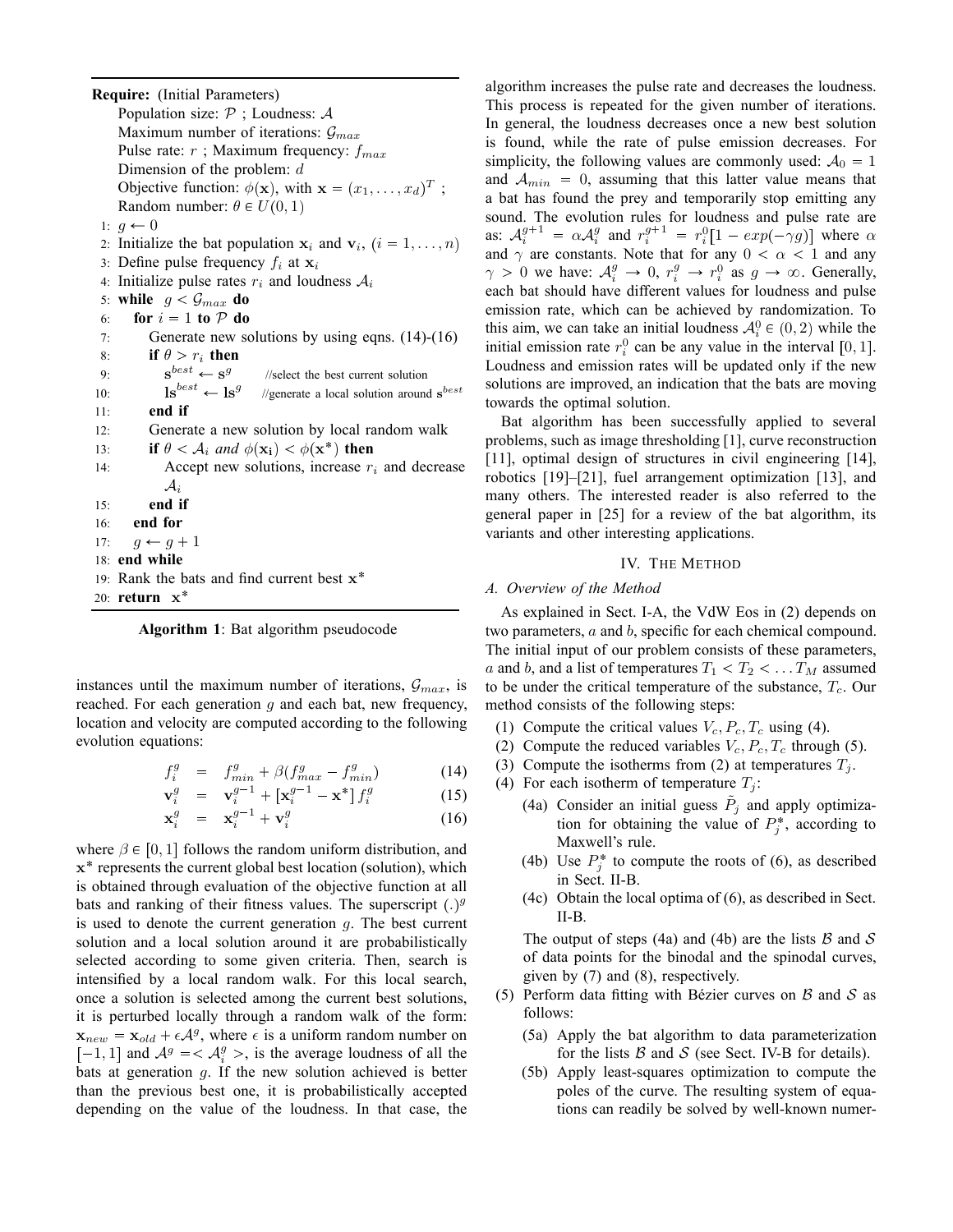ical procedures, such as the standard LU decomposition, singular value decomposition (SVD), and a modification of the LU decomposition for nonsquared sparse problems (see [17] for details).

Step (5a) is the most critical part of the method and also the most remarkable contribution of this paper. It will be explained in detail in next section.

## *B. Bat Algorithm for Data Fitting*

In this section, the bat algorithm described in Sect. III is applied to data parameterization with Bézier curves. In order to succeed, there are some issues that we need to take care of: *1. Bat encoding*. First of all, we need an adequate representation of the free variables of our optimization problem. Bats in our method, denoted as  $\mathcal{B}_k$ , are vectors of length M of real-valued numbers on the interval  $[0, 1]$  corresponding to a parameterization of data points:

$$
\mathcal{B}_k = (\rho_1^k, \rho_2^k, \dots, \rho_M^k) \subset [0, 1]^M
$$
 (17)

All bats  $\{\mathcal{B}_k\}_k$  are initialized with uniformly distributed random numbers on the parametric domain. The  $\{\rho_i^k\}_i$  are also sorted in increasing order to replicate the ordered structure of data parameterization.

*2. Fitness function*. It corresponds to the evaluation of the least-squares function given by (11). But since this error function does not consider the number of data points, we also compute the RMSE (root-mean squared error), given by:

$$
RMSE = \sqrt{\frac{\Upsilon}{\chi}} \tag{18}
$$

*3. Curve parameters*. In this case, the only curve parameter is the curve degree,  $\eta$ , also determining its number of poles. In this paper, the optimal value is determined empirically. To this aim, we compute the RMSE for values of  $\eta$  ranging from the minimum  $\eta = 2$  to  $\eta = 9$ . The value minimizing the RMSE is finally selected.

*4. Bat algorithm parameters*. The bat algorithm depends of some control parameters that have to be properly tuned, as they determine the performance of the method at large extent. This task is challenging, because it is strongly problem-dependent. In this paper, our choice is based on a large collection of empirical results. The different parameters used in this work are arranged in rows in Table I. For each parameter, the table shows (in columns) its symbol, meaning, range of values, and the parameter value chosen in this paper. The most important parameters are the population size,  $P$ , and the maximum number of iterations,  $\mathcal{G}_{max}$ . For the former, we set  $\mathcal{P} = 100$ in all examples of this paper. We also tried larger populations (up to 300 individuals) but found that our results do not change significantly. For the latter, bat algorithm is specially favorable in this regard with respect to other algorithms, which typically require a large number of iterations to converge. In our simulations, we found that  $\mathcal{G}_{max} = 500$  is enough to reach convergence in all our executions.

After selecting those parameters, the bat algorithm is run iteratively for the given number of iterations. Then, the bat

TABLE I BAT ALGORITHM PARAMETERS AND THEIR VALUES IN THIS PAPER.

| Symbol              | Meaning                   | Range         | Used Value |
|---------------------|---------------------------|---------------|------------|
| ${\cal D}$          | population size           | 50-300        | 100        |
| $\mathcal{G}_{max}$ | max. number of iterations | $200 - 2,000$ | 500        |
| A <sup>0</sup>      | initial loudness          | (0, 2)        | 0.5        |
| $\mathcal{A}_{min}$ | minimum loudness          | 0,1           |            |
| $r^{0}$             | initial pulse rate        | 0,1           | 0.2        |
| $_{fmax}$           | maximum frequency         | [0, 10]       | $1.5\,$    |
| $\alpha$            | multiplicative factor     | (0, 1)        | 0.3        |
| $\sim$              | exponential factor        |               | 0.2        |

with the best fitness value for (18) is selected as the best solution to the problem.

## V. EXPERIMENTS AND RESULTS

# *A. Application to a Real Example: Argon*

Our method has been applied to the VdW EoS of a chemical component: the Argon, a noble gas with symbol *Ar* and atomic number 18. Argon is the third-most abundant gas in the Earth's atmosphere, and the most abundant noble gas in the Earth's crust. It is widely used in welding and in other high-temperature industrial processes. Its parameter values for the Vdw EoS are [22]:  $a = 1.355$  and  $b = 0.03201$ . The critical temperature is  $T_c = 150.86$  K, with an uncertainty of 0.1 K according to [2], [7].

We applied the steps (1)-(3) of our workflow for the sets of temperatures:  $\{130, 133, 135, 137, 140, 142, 145, 147, 148, 149, T_c\}$ and $\{128,130,133,135,137,140,142,145,147,148,149,150.2,T_c\}$ for the binodal and the spinodal curves, respectively.

Then, step (4) is applied to obtain the lists  $\beta$  and  $\delta$  of data points for the binodal and the spinodal curves. The optimization process in step (4a) is carried out through standard polynomial linear fitting using the Vandermonde matrix. Then, the procedure described in Sect. IV-B is applied to perform data parameterization (step (5a) of our workflow). Finally, pole computation is achieved solving the resulting linear system of equations through SVD.

#### *B. Computational Results*

To remove the stochastic effects and avoid premature convergence, 30 independent executions have been carried out for each value of parameter  $\eta$ . Then, the 10 worst simulations are rejected to prevent the spurious effects of unstable behaviors. Tables II and III report our computational results for the curve degree ranging from  $\eta = 2$  to  $\eta = 9$  (in rows). For each table, the following data are listed (in columns): the curve degree, the best RMSE (out of the 30 simulations), and the RMSE mean (for the 20 best simulations). We have also checked for over-fitting (column 4): we use the symbol  $\checkmark$  to indicate that over-fitting occurs, and symbol  $\times$  otherwise. Finally, we also analyzed the stability of the solutions (column 5), this concept being an indicator about whether or not several executions for the same values yield qualitatively different solutions. This is ranked from 1 (very low stability) to 5 (very high stability) using the diamond  $\bullet$  symbol as many times as the value.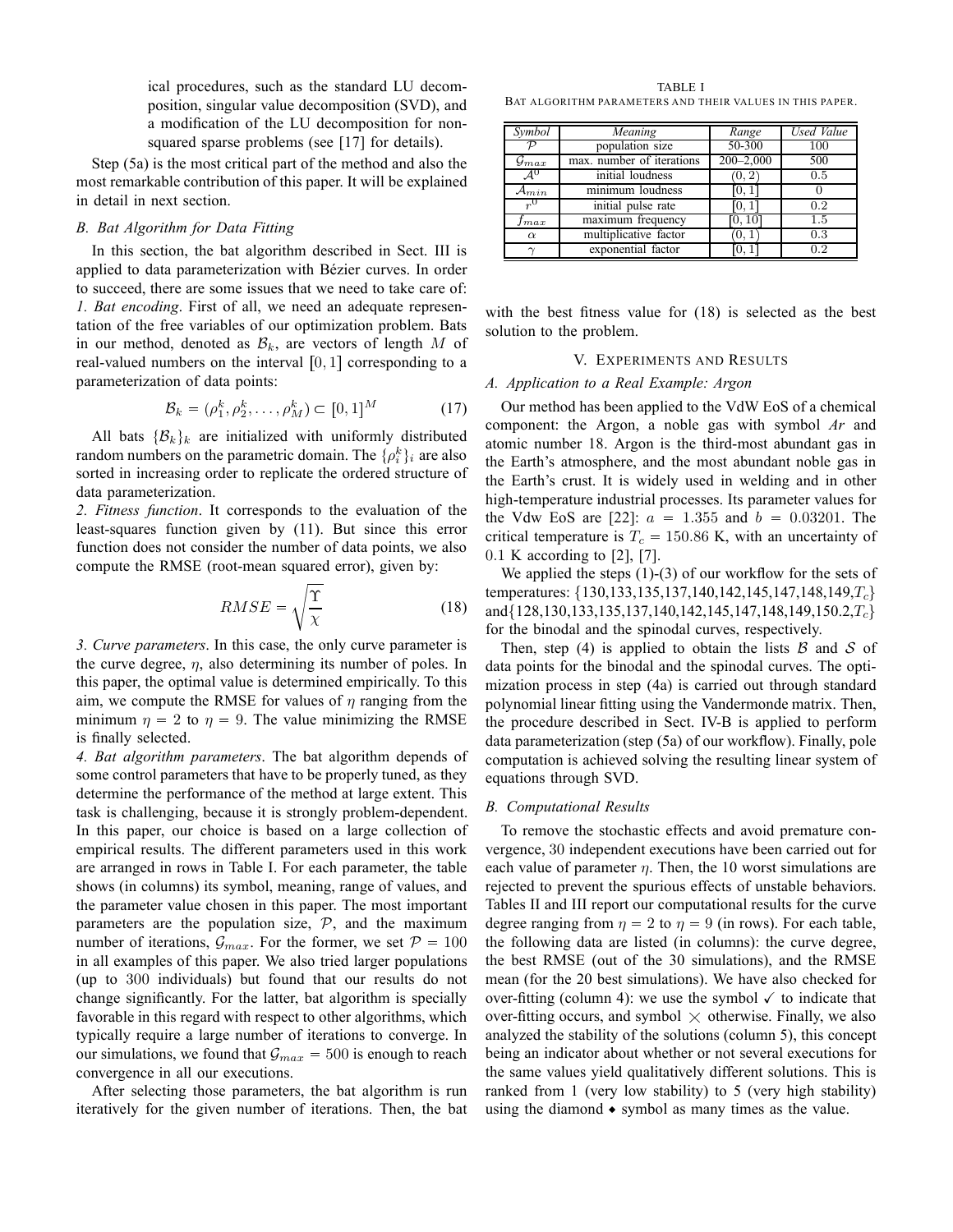

Fig. 2. Best Bézier fitting curve (top) and bat algorithm convergence diagram (bottom) for the binodal (left) and spinodal (right) curves.

TABLE II COMPUTATIONAL RESULTS FOR THE BINODAL CURVE.

| Degree     | RMSE (best)   | RMSE (mean)   | Over-fitting | Stability                             |
|------------|---------------|---------------|--------------|---------------------------------------|
| $\eta = 2$ | $3.5349E - 2$ | $5.6509E - 2$ |              | $\bullet\ \bullet\ \bullet$           |
| $\eta=3$   | $7.7394E - 5$ | $9.8801E - 5$ | $\times$     | $\cdots$                              |
| $n=4$      | $8.5572E - 5$ | $1.0833E - 4$ | X.           | $\bullet\bullet\bullet\bullet\bullet$ |
| $n=5$      | $1.0365E - 4$ | $1.1776E - 4$ | $\times$     | $\bullet\ \bullet\ \bullet\ \bullet$  |
| $\eta=6$   | $1.1927E - 4$ | $1.3328E - 4$ | ×            | $\bullet\ \bullet\ \bullet\ \bullet$  |
| $n = 7$    | $1.1624E - 4$ | $1.2684E - 4$ | $\times$     | $\bullet\bullet\bullet\bullet$        |
| $\eta = 8$ | $1.3014E - 4$ | $1.4915E - 4$ |              | $\bullet\ \bullet\ \bullet\ \bullet$  |
| $\eta = 9$ | $1.2293E - 4$ | $1.3579E - 4$ |              |                                       |

TABLE III COMPUTATIONAL RESULTS FOR THE SPINODAL CURVE.

| Degree     | RMSE (best)   | RMSE (mean)   | Over-fitting | Stability                                                                                                          |
|------------|---------------|---------------|--------------|--------------------------------------------------------------------------------------------------------------------|
| $n=2$      | $4.9074E - 2$ | $7.1226E - 2$ | X            | $\bullet\bullet$                                                                                                   |
| $n=3$      | $9.8649E - 5$ | $1.0356E - 4$ | $\times$     | $\begin{array}{ccccccccccccccccc} \bullet & \bullet & \bullet & \bullet & \bullet & \bullet & \bullet \end{array}$ |
| $\eta = 4$ | $1.1267E - 4$ | $1.2842E - 4$ | $\times$     | $\bullet\ \bullet\ \bullet\ \bullet\ \bullet$                                                                      |
| $\eta=5$   | $1.2060E - 4$ | $1.2953E - 4$ | $\times$     | $\bullet\ \bullet\ \bullet\ \bullet$                                                                               |
| $\eta=6$   | $1.4971E - 4$ | $1.8611E - 4$ |              | $\bullet\bullet\bullet\bullet$                                                                                     |
| $n=7$      | $1.4750E - 4$ | $1.6975E - 4$ |              | $\bullet\ \bullet\ \bullet\ \bullet$                                                                               |
| $n = 8$    | $1.6122E - 4$ | $2.0137E - 4$ |              | $\bullet$ $\bullet$ $\bullet$                                                                                      |
| $\eta = 9$ | $1.6678E - 4$ | $1.9152E - 4$ |              | $\bullet\ \bullet\ \bullet\ \bullet$                                                                               |

Some important observations can be obtained from our results in Tables II and III. As the reader can see, the method works pretty well, as very good fitting errors are achieved. The best and mean RMSE reach at least order  $10^{-4}$  for all curve degrees except  $\eta = 2$ . This can be explained by the fact that neither the binodal nor spinodal curves are really parabolas, so they cannot be fitted well with a quadratic curve. The best fitting curves are obtained for  $\eta = 3$ , meaning that four poles

seem to be best suited for optimal fitting. However, the value  $\eta = 4$  also yields very good results. Another observation is that RMSE degrees from  $\eta = 4$  to  $\eta = 9$  are generally of the same order, which is consistent with the fact the high-degree functions provide extra degrees of freedom (DOFs) and hence, they tend to fit the data points better. Of course, this occurs at the expense of the higher model complexity, so some kind of trade-off between the quality of the model and its complexity